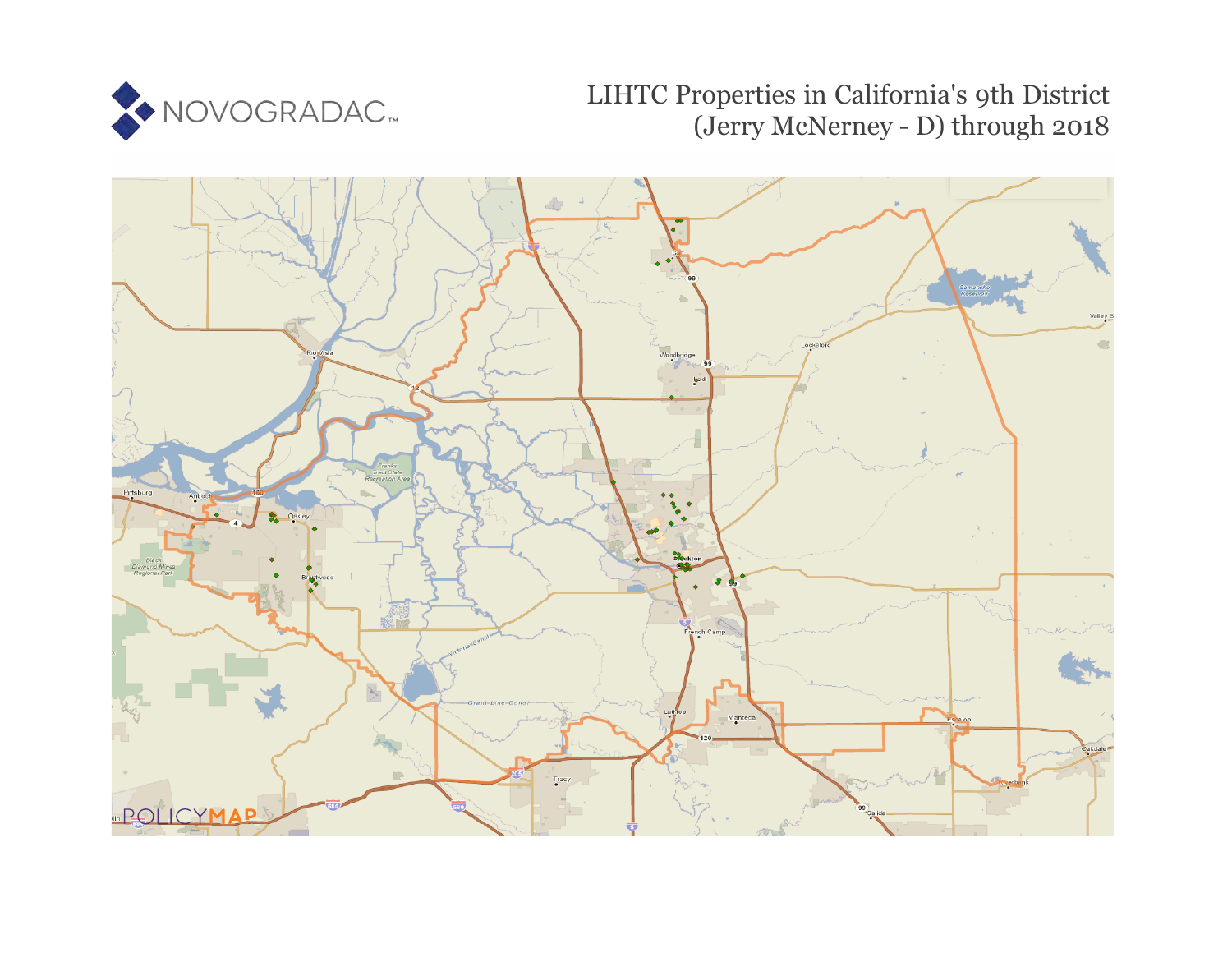| <b>Project Name</b>                               | <b>Address</b>                               | City             | <b>State</b> | <b>Zip Code</b> | <b>Nonprofit</b><br><b>Sponsor</b> | <b>Allocation</b><br>Year | <b>Annual</b><br><b>Allocated</b><br><b>Amount</b> | <b>Year Placed</b><br>in Service | <b>Construction Type</b>  | <b>Total</b><br><b>Units</b> | Low<br><b>Income</b><br><b>Units</b> | <b>Rent or</b><br><b>Income</b><br><b>Ceiling</b> | <b>Credit</b><br><b>Percentage</b>     | Tax-<br><b>Exempt</b><br><b>Bond</b> | <b>HUD Multi-</b><br><b>Family</b><br><b>Financing/Rental</b><br><b>Assistance</b> |
|---------------------------------------------------|----------------------------------------------|------------------|--------------|-----------------|------------------------------------|---------------------------|----------------------------------------------------|----------------------------------|---------------------------|------------------------------|--------------------------------------|---------------------------------------------------|----------------------------------------|--------------------------------------|------------------------------------------------------------------------------------|
| <b>GRANT VILLAGE</b><br><b>TOWNHOMES</b>          | <b>2040 S GRANT</b><br>$\operatorname{ST}$   | <b>STOCKTON</b>  | CA           | 95206           | $\mathbf{N}\mathbf{o}$             | 1996                      | \$388,934                                          | 1999                             | New Construction          | 40                           | 40                                   | 60% AMGI                                          | 70 % present $\hbox{~No}$<br>value     |                                      |                                                                                    |
| <b>LADAN APTS</b>                                 | <b>402 S SAN</b><br><b>JOAQUIN ST</b>        | <b>STOCKTON</b>  | CA           | 95203           | $\mathbf{No}$                      | 2001                      | \$138,109                                          | 2003                             | Acquisition and Rehab 10  |                              | 10                                   | 60% AMGI                                          | $70$ % present $\,$ No value           |                                      |                                                                                    |
| <b>GREEN VALLEY APTS</b>                          | 8510<br><b>BRENTWOOD</b><br><b>BLVD</b>      | <b>BRENTWOOD</b> | ${\rm CA}$   | 94513           | $\rm No$                           | 1990                      | \$234,120                                          | 1992                             | <b>New Construction</b>   | 28                           | ${\bf 28}$                           | 60% AMGI                                          | $70$ % present $\,$ No value           |                                      |                                                                                    |
| PHOENIX HOUSE                                     | 16 N AMERICAN STOCKTON<br><b>ST</b>          |                  | CA           | 95202           | $\mathbf{N}\mathbf{o}$             | 1990                      | \$264,685                                          | 1992                             | Acquisition and Rehab 156 |                              | 156                                  | 60% AMGI                                          | 70 % present $\,$ No $\,$<br>value     |                                      |                                                                                    |
| <b>DELTA PLAZA</b>                                | <b>702 N SAN</b><br><b>JOAQUIN ST</b>        | <b>STOCKTON</b>  | CA           | 95202           | $\rm No$                           | 1993                      | \$147,321                                          | 1993                             | Acquisition and Rehab 30  |                              | 29                                   | 60% AMGI                                          | $70$ % present $\,$ No value           |                                      |                                                                                    |
| <b>MAIN STREET</b><br>MANOR/ALMOND<br><b>VIEW</b> | <b>648 E MAIN ST STOCKTON</b>                |                  | CA           | 95202           | No                                 | 1992                      | \$237,003                                          | 1994                             | Acquisition and Rehab 72  |                              | 71                                   | 60% AMGI                                          | $70$ % present $\,$ No value           |                                      |                                                                                    |
| DIAMOND COVE<br><b>TOWNHOMES</b>                  | 5343<br>CARRINGTON STOCKTON<br><b>CIR</b>    |                  | CA           | 95210           | Yes                                | 1999                      | \$249,846                                          | 2000                             | Acquisition and Rehab 59  |                              | 59                                   | 60% AMGI                                          | $70\,\%$ present $\,$ No $\,$<br>value |                                      |                                                                                    |
| <b>EMERALD POINTE</b><br><b>TOWNHOMES</b>         | 9537 KELLEY DR STOCKTON                      |                  | CA           | 95209           | $\mathbf{N}\mathbf{o}$             | 1999                      | \$114,442                                          | 2000                             | Acquisition and Rehab 19  |                              | 18                                   | 60% AMGI                                          | 70 % present $\,$ No $\,$<br>value     |                                      |                                                                                    |
| <b>QUAN YING SENIOR</b><br>$\rm APTS$             | <b>301 S SAN</b><br><b>JOAQUIN ST</b>        | <b>STOCKTON</b>  | CA           | 95203           | $\rm No$                           | 1998                      | \$184,249                                          | 2000                             | New Construction          | 20                           | ${\bf 20}$                           | 60% AMGI                                          | $70\,\%$ present $\,$ No value         |                                      |                                                                                    |
| STOCKTON GARDENS<br>APTS                          | 1025<br>ROSEMARIE LN                         | <b>STOCKTON</b>  | CA           | 95207           | $\mathbf{No}$                      | 1998                      | \$108,239                                          | 2000                             | Acquisition and Rehab 80  |                              | 79                                   | 60% AMGI                                          | $30\,\%$ present $\,$ Yes value        |                                      |                                                                                    |
| STOCKTON TERRACE<br><b>APTS</b>                   | 246 E IRIS AVE STOCKTON                      |                  | CA           | 95210           | No                                 | 1998                      | \$116,450                                          | 2000                             | Acquisition and Rehab 80  |                              | 79                                   | 60% AMGI                                          | $30\,\%$ present $\,$ Yes value        |                                      |                                                                                    |
| HOTEL STOCKTON                                    | 133 E WEBER<br>$\operatorname{\mathbf{AVE}}$ | <b>STOCKTON</b>  | CA           | 95202           | No                                 | 2002                      | \$1,250,790                                        | 2004                             | Acquisition and Rehab 156 |                              | 155                                  | 60% AMGI                                          | $70\,\%$ present $\,$ No value         |                                      |                                                                                    |
| NEW HOPE SENIOR<br><b>VILLAGE</b>                 | 890 VILLAGE<br><b>RUN DR</b>                 | <b>GALT</b>      | CA           | 95632           | No                                 | 1993                      | \$258,493                                          | 1994                             | <b>New Construction</b>   | 56                           | 56                                   | 60% AMGI                                          | $70$ % present $\,$ No value           |                                      |                                                                                    |

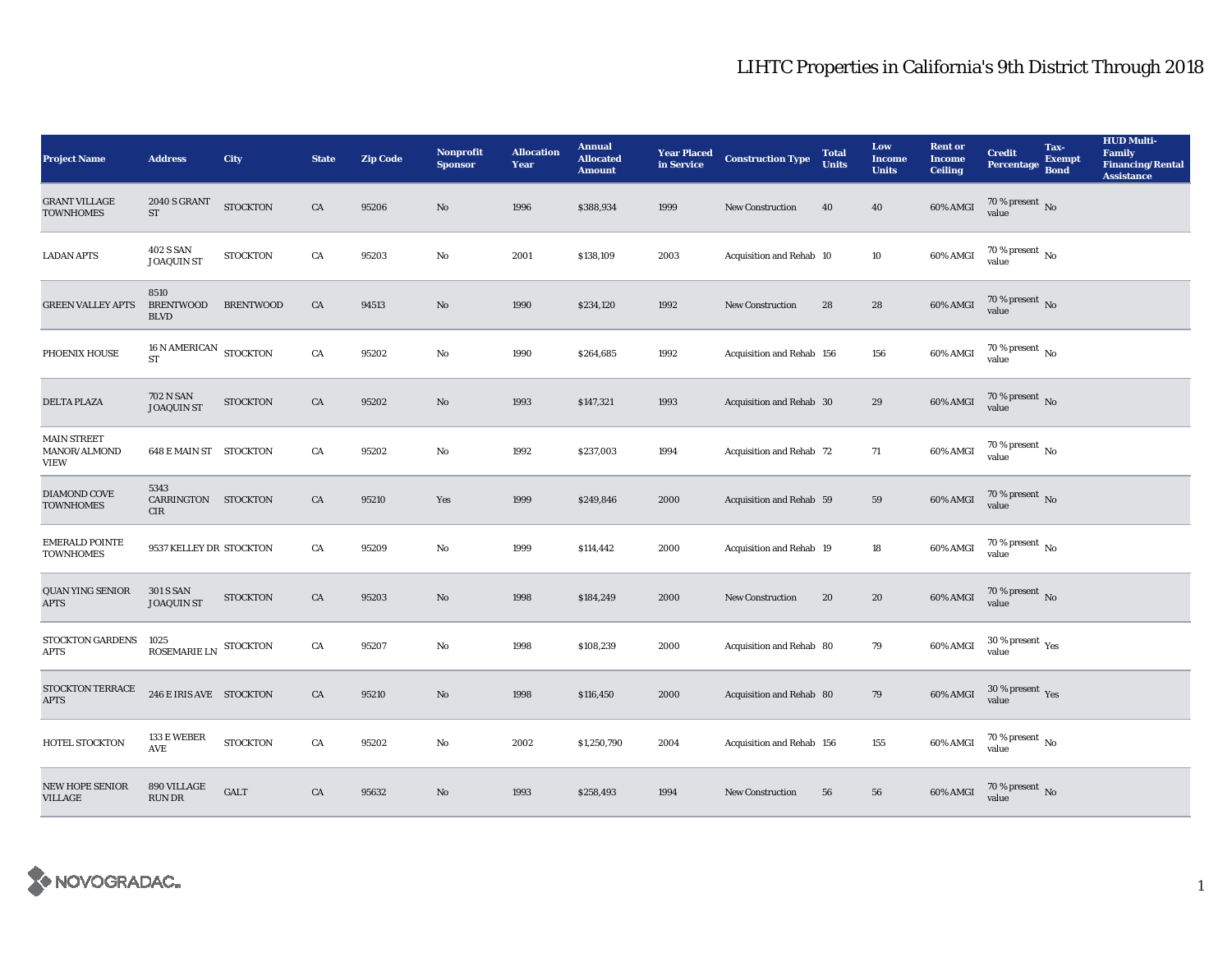| <b>Project Name</b>                                         | <b>Address</b>                                 | City             | <b>State</b> | <b>Zip Code</b> | <b>Nonprofit</b><br><b>Sponsor</b> | <b>Allocation</b><br>Year | <b>Annual</b><br><b>Allocated</b><br><b>Amount</b> |                      | <b>Year Placed Construction Type</b><br>in Service <b>Construction</b> Type | <b>Total</b><br><b>Units</b> | Low<br><b>Income</b><br><b>Units</b> | <b>Rent or</b><br><b>Income</b><br><b>Ceiling</b> | <b>Credit</b><br><b>Percentage</b>     | Tax-<br><b>Exempt</b><br><b>Bond</b> | <b>HUD Multi-</b><br>Family<br><b>Financing/Rental</b><br><b>Assistance</b> |
|-------------------------------------------------------------|------------------------------------------------|------------------|--------------|-----------------|------------------------------------|---------------------------|----------------------------------------------------|----------------------|-----------------------------------------------------------------------------|------------------------------|--------------------------------------|---------------------------------------------------|----------------------------------------|--------------------------------------|-----------------------------------------------------------------------------|
| FILIPINO COMMUNITY<br><b>BUILDING OF</b><br><b>STOCKTON</b> | $443\,\mathrm{E}$ SONORA<br>${\rm ST}$         | <b>STOCKTON</b>  | ${\rm CA}$   | 95203           | No                                 | 1993                      | \$195,800                                          | 1995                 | Acquisition and Rehab 69                                                    |                              | 68                                   | 60% AMGI                                          | 70 % present $\,$ No $\,$<br>value     |                                      |                                                                             |
| <b>BRADFORD APTS</b>                                        | $1020\,$ ROSEMARIE LN STOCKTON                 |                  | ${\rm CA}$   | 95207           |                                    | 2013                      | $\$0$                                              | Insufficient<br>Data | Not Indicated                                                               | $30\,$                       | $\mathbf 0$                          |                                                   | Not<br>Indicated                       |                                      |                                                                             |
| <b>OAK FOREST SENIOR</b><br>VILLAS (71 CAROL LN<br>LP)      | <b>81 CAROL LN</b>                             | <b>OAKLEY</b>    | ${\rm CA}$   | 94561           |                                    | Insufficient<br>Data      | $\$0$                                              | Insufficient<br>Data | Not Indicated                                                               | 43                           | $\bf{0}$                             |                                                   | Not<br>Indicated                       |                                      |                                                                             |
| PINECREST APTS                                              | 1945 CAVALLO<br>RD                             | <b>ANTIOCH</b>   | CA           | 94509           | $\rm No$                           | 2000                      | \$81,425                                           | 2000                 | Acquisition and Rehab 24                                                    |                              | ${\bf 23}$                           | $60\%$ AMGI                                       | $30\,\%$ present $\,$ Yes value        |                                      |                                                                             |
| DELTA VILLAGE APTS                                          | $1625$ ROSEMARIE LN STOCKTON                   |                  | ${\rm CA}$   | 95207           | $\mathbf{No}$                      | 1999                      | \$110,605                                          | 2001                 | Acquisition and Rehab 80                                                    |                              | 79                                   | 60% AMGI                                          | $30$ % present $\,$ $\rm Yes$<br>value |                                      |                                                                             |
| <b>OAKLEY SUMMER</b><br><b>CREEK</b>                        | 4950 EMPIRE<br>AVE                             | <b>OAKLEY</b>    | CA           | 94561           | $\mathbf{N}\mathbf{o}$             | 2000                      | \$670,521                                          | 2001                 | <b>New Construction</b>                                                     | 80                           | 79                                   | 60% AMGI                                          | $70$ % present $\,$ No value           |                                      |                                                                             |
| <b>CAMBRIDGE COURT</b>                                      | <b>6507 DANNY DR STOCKTON</b>                  |                  | CA           | 95210           | No                                 | 1994                      | \$924,253                                          | 1996                 | <b>New Construction</b>                                                     | 140                          | 132                                  | 60% AMGI                                          | $70$ % present $\,$ No value           |                                      |                                                                             |
| <b>BRENTWOOD PARK</b><br><b>APTS</b>                        | 160 SYCAMORE BRENTWOOD<br>$\operatorname{AVE}$ |                  | ${\rm CA}$   | 94513           | $\rm No$                           | 1995                      | \$577,827                                          | 1997                 | New Construction                                                            | 80                           | 79                                   | 60% AMGI                                          | $70$ % present $_{\rm{No}}$            |                                      |                                                                             |
| <b>CHARLESTON PLACE</b><br><b>APTS</b>                      | 1515 $\rm{E}$ BIANCHI STOCKTON<br>RD           |                  | CA           | 95210           | $\mathbf{N}\mathbf{o}$             | 1995                      | \$413,119                                          | 1997                 | New Construction                                                            | 82                           | ${\bf 81}$                           | 60% AMGI                                          | $70$ % present $\,$ No value           |                                      |                                                                             |
| <b>MARSH CREEK</b>                                          | 7251<br><b>BRENTWOOD</b><br><b>BLVD</b>        | <b>BRENTWOOD</b> | CA           | 94513           | $\mathbf{N}\mathbf{o}$             | 1995                      | \$1,281,670                                        | 1997                 | <b>New Construction</b>                                                     | 126                          | 126                                  | 60% AMGI                                          | $70$ % present $\,$ No value           |                                      |                                                                             |
| <b>MADISON ARCHES</b><br><b>APTS</b>                        | 1337 N<br><b>MADISON ST</b>                    | <b>STOCKTON</b>  | ${\rm CA}$   | 95202           | $\mathbf{N}\mathbf{o}$             | 1987                      | \$59,369                                           | 1987                 | Acquisition and Rehab 24                                                    |                              | 24                                   | 60% AMGI                                          | $70$ % present $\,$ No value           |                                      |                                                                             |
| <b>BENNETT APTS</b>                                         | 135 E<br><b>MAGNOLIA ST</b>                    | <b>STOCKTON</b>  | CA           | 95202           | $\rm No$                           | 1988                      | \$82,805                                           | 1988                 | Acquisition and Rehab 24                                                    |                              | 24                                   | 50% AMGI                                          | $70\,\%$ present $\,$ No value         |                                      |                                                                             |
| <b>MAYFAIR APTS</b>                                         | 807 N EL<br><b>DORADO ST</b>                   | <b>STOCKTON</b>  | CA           | 95202           | $\mathbf{N}\mathbf{o}$             | 1988                      | \$5,056                                            | 1988                 | <b>Acquisition and Rehab 47</b>                                             |                              | 47                                   | 50% AMGI                                          | $70\,\%$ present $\,$ No value         |                                      |                                                                             |

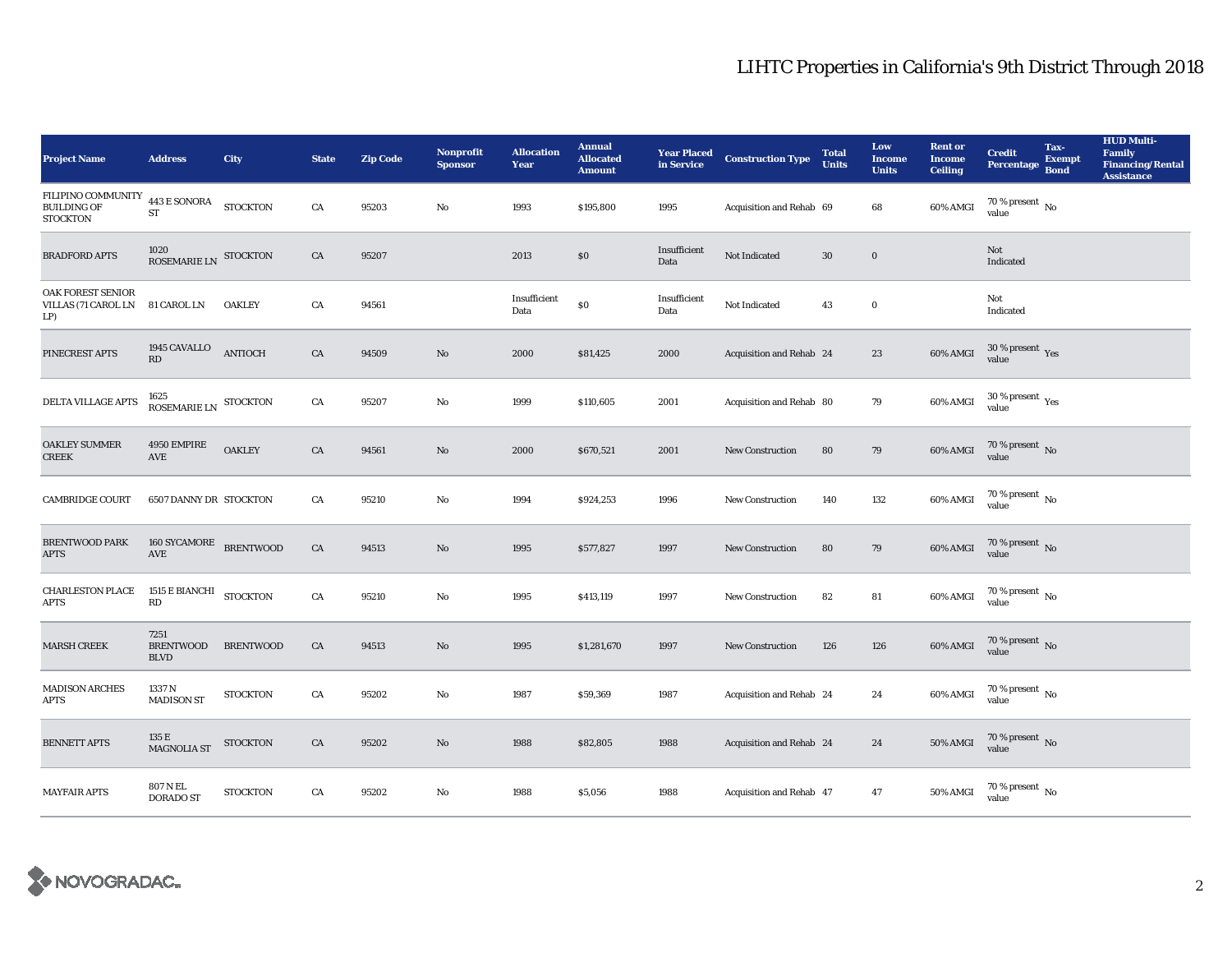| <b>Project Name</b>                                               | <b>Address</b>                      | City             | <b>State</b> | <b>Zip Code</b> | <b>Nonprofit</b><br><b>Sponsor</b> | <b>Allocation</b><br>Year | <b>Annual</b><br><b>Allocated</b><br><b>Amount</b> |      | <b>Year Placed Construction Type</b><br>in Service <b>Construction</b> Type | <b>Total</b><br><b>Units</b> | Low<br><b>Income</b><br><b>Units</b> | <b>Rent or</b><br><b>Income</b><br><b>Ceiling</b> | <b>Credit</b><br><b>Percentage</b> | Tax-<br><b>Exempt</b><br><b>Bond</b> | <b>HUD Multi-</b><br>Family<br><b>Financing/Rental</b><br><b>Assistance</b> |
|-------------------------------------------------------------------|-------------------------------------|------------------|--------------|-----------------|------------------------------------|---------------------------|----------------------------------------------------|------|-----------------------------------------------------------------------------|------------------------------|--------------------------------------|---------------------------------------------------|------------------------------------|--------------------------------------|-----------------------------------------------------------------------------|
| <b>HUDSON BAY APTS</b>                                            | 1003 LAKE PARK $_{\rm GALT}$<br>AVE |                  | CA           | 95632           | No                                 | 1999                      | \$776,104                                          | 2001 | <b>New Construction</b>                                                     | 80                           | 79                                   | 60% AMGI                                          | 70 % present $\,$ No $\,$<br>value |                                      |                                                                             |
| <b>COMFREY SENIOR</b><br>LIVING                                   | 975 LAKE PARK GALT<br>AVE           |                  | CA           | 95632           | $\mathbf{No}$                      | 2000                      | \$365,410                                          | 2002 | New Construction                                                            | 56                           | 44                                   | 60% AMGI                                          | $70$ % present $\,$ No value       |                                      |                                                                             |
| BRENTWOOD GARDEN 180 SYCAMORE BRENTWOOD<br><b>APTS</b>            | $\operatorname{AVE}$                |                  | CA           | 94513           | $\rm No$                           | 1996                      | \$639,300                                          | 1998 | <b>New Construction</b>                                                     | 80                           | 80                                   | 60% AMGI                                          | $70$ % present $\,$ No value       |                                      |                                                                             |
| <b>LODI HOTEL</b>                                                 | 7 S SCHOOL ST LODI                  |                  | CA           | 95240           | $\rm No$                           | 1996                      | \$340,244                                          | 1998 | Acquisition and Rehab 75                                                    |                              | 74                                   | 60% AMGI                                          | $70\,\%$ present $\,$ No value     |                                      |                                                                             |
| <b>ARBOR RIDGE APTS</b>                                           | 2400 SHADY<br>WILLOW LN             | <b>BRENTWOOD</b> | CA           | 94513           | $\mathbf{N}\mathbf{o}$             | 2003                      | \$255,668                                          | 2005 | New Construction                                                            | 178                          | ${\bf 36}$                           | $50\%$ AMGI                                       | $30\,\%$ present $\,$ Yes value    |                                      |                                                                             |
| <b>SOMERSET APTS</b>                                              | $3185$ CONTRA LOMA BLVD             | <b>ANTIOCH</b>   | CA           | 94509           | $\rm No$                           | 1988                      | \$842,400                                          | 1990 | Acquisition and Rehab 156                                                   |                              | 156                                  | 60% AMGI                                          | $70$ % present $\,$ No value       |                                      |                                                                             |
| <b>MERIDIAN POINTE</b><br>FKA HAMPTON<br><b>SQUARE APARTMENTS</b> | 819 E. HAMMER STOCKTON<br>LANE      |                  | ${\rm CA}$   | 95210           | Yes                                | 2015                      | \$674,292                                          | 2017 | Acquisition and Rehab 186                                                   |                              | 184                                  | <b>60% AMGI</b>                                   | 30 % present<br>value              |                                      | $\mathbf{N}\mathbf{o}$                                                      |
| ZETTIE MILLER'S<br><b>HAVEN</b>                                   | 1545<br>ROSEMARIE<br>LANE           | <b>STOCKTON</b>  | CA           | 95207           | $\mathbf{N}\mathbf{o}$             | 2015                      | \$1,230,184                                        | 2017 | New Construction                                                            | 82                           | 81                                   | 60% AMGI                                          | 70 % present<br>value              |                                      | $\rm No$                                                                    |
| <b>VILLA MONTEREY</b><br><b>APTS</b>                              | 4707<br><b>KENTFIELD RD</b>         | <b>STOCKTON</b>  | CA           | 95207           |                                    | 2007                      | \$464,149                                          | 2009 | Acquisition and Rehab 45                                                    |                              | 44                                   | 60% AMGI                                          | $30\,\%$ present $\,$ Yes value    |                                      |                                                                             |
| <b>WYSTERIA</b>                                                   | 1921 POCK LN                        | <b>STOCKTON</b>  | CA           | 95205           | Yes                                | 2007                      | \$1,657,201                                        | 2009 | New Construction                                                            | 65                           | $\bf{64}$                            | 60% AMGI                                          | 70 % present $\,$ No $\,$<br>value |                                      |                                                                             |
| <b>KENTFIELD APTS</b>                                             | 4545<br>KENTFIELD RD STOCKTON       |                  | ${\rm CA}$   | 95207           | Yes                                | 2008                      | \$363,147                                          | 2009 | Acquisition and Rehab 90                                                    |                              | 89                                   | 60% AMGI                                          | $30\,\%$ present $\,$ Yes value    |                                      | $\mathbf{No}$                                                               |
| <b>COURTYARD AT</b><br><b>CYPRESS GROVE</b>                       | 2000 RUBENS<br><b>WAY</b>           | <b>OAKLEY</b>    | CA           | 94561           | No                                 | 2004                      | \$1,268,740                                        | 2006 | <b>New Construction</b>                                                     | 96                           | 95                                   | 60% AMGI                                          | $30\,\%$ present $\,$ Yes value    |                                      |                                                                             |
| <b>GRIZZLY HOLLOW</b><br>PHASE III                                | 805 ELK HILLS<br><b>DR</b>          | <b>GALT</b>      | ${\rm CA}$   | 95632           | $\rm No$                           | 2005                      | \$539,466                                          | 2006 | <b>New Construction</b>                                                     | 54                           | 53                                   | 60% AMGI                                          | $30\,\%$ present $\,$ Yes value    |                                      |                                                                             |

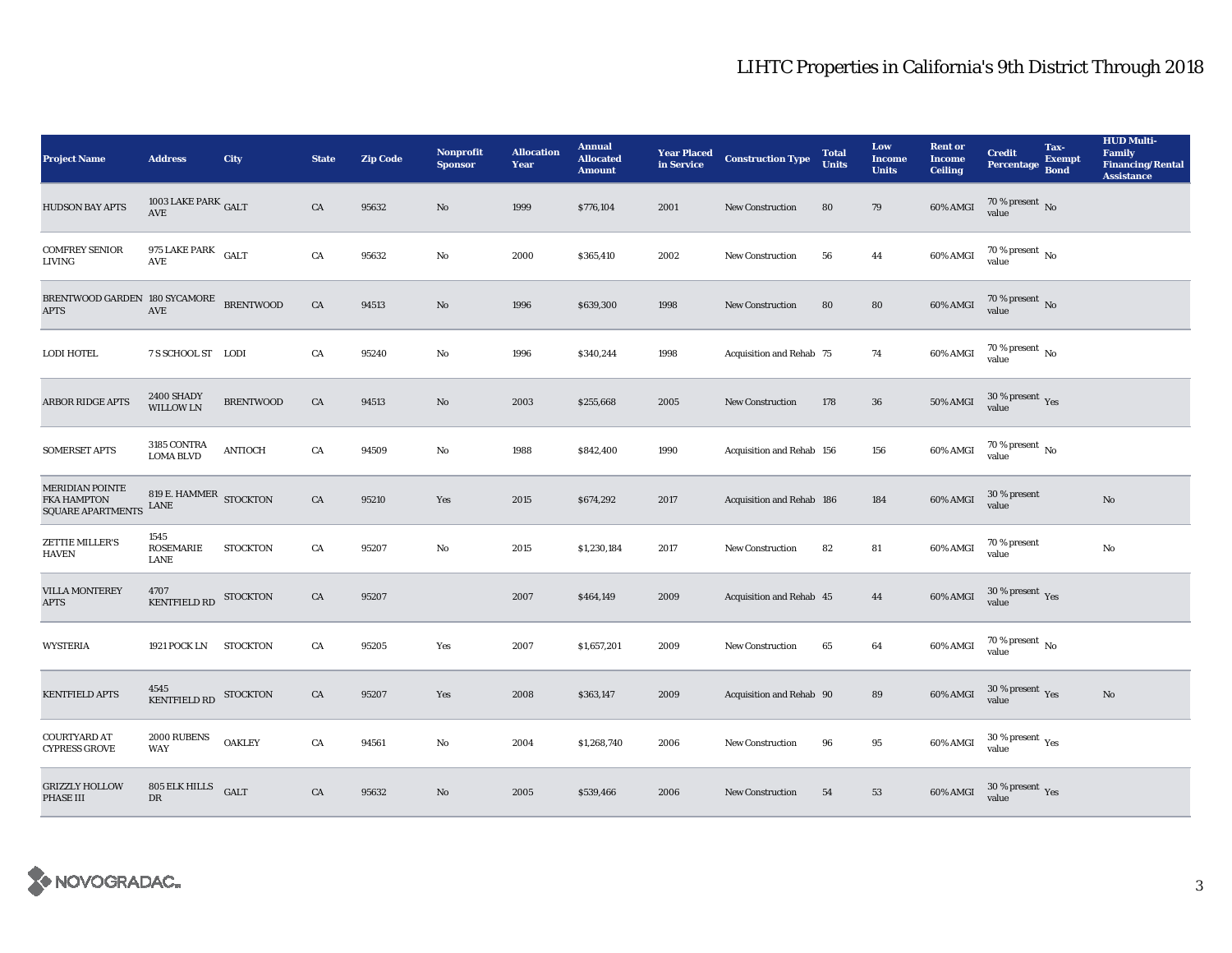| <b>Project Name</b>                               | <b>Address</b>                       | City             | <b>State</b> | <b>Zip Code</b> | <b>Nonprofit</b><br><b>Sponsor</b> | <b>Allocation</b><br>Year | <b>Annual</b><br><b>Allocated</b><br><b>Amount</b> |      | <b>Year Placed Construction Type</b><br>in Service | <b>Total</b><br><b>Units</b> | Low<br><b>Income</b><br><b>Units</b> | <b>Rent or</b><br><b>Income</b><br><b>Ceiling</b> | <b>Credit</b><br><b>Percentage</b> | Tax-<br><b>Exempt</b><br><b>Bond</b> | <b>HUD Multi-</b><br>Family<br><b>Financing/Rental</b><br><b>Assistance</b> |
|---------------------------------------------------|--------------------------------------|------------------|--------------|-----------------|------------------------------------|---------------------------|----------------------------------------------------|------|----------------------------------------------------|------------------------------|--------------------------------------|---------------------------------------------------|------------------------------------|--------------------------------------|-----------------------------------------------------------------------------|
| <b>GALT PLACE SENIOR</b><br><b>APTS</b>           | 400 D ST                             | GALT             | ${\rm CA}$   | 95632           | $\mathbf{No}$                      | 2009                      | \$0\$                                              | 2011 | New Construction                                   | 81                           | 80                                   | 60% AMGI                                          | 70 % present $\,$ No $\,$<br>value |                                      |                                                                             |
| <b>GLEASON PARK</b>                               | 411 S<br>STANISLAUS ST<br>STOCKTON   |                  | CA           | 95203           |                                    | 2009                      | $\$0$                                              | 2011 | New Construction                                   | 93                           | 92                                   | 60% AMGI                                          | $30\,\%$ present $\,$ Yes value    |                                      |                                                                             |
| OAK FOREST SENIOR<br><b>VILLAS</b>                | 71 CAROL LN                          | <b>OAKLEY</b>    | ${\rm CA}$   | 94561           | Yes                                | 2009                      | \$945,548                                          | 2011 | <b>New Construction</b>                            | 44                           | 43                                   | 60% AMGI                                          | $70$ % present $\,$ No value       |                                      |                                                                             |
| BRENTWOOD SENIOR 750 LARKSPUR<br><b>COMMONS</b>   | LN                                   | <b>BRENTWOOD</b> | ${\rm CA}$   | 94513           | $\rm No$                           | 2005                      | \$1,230,380                                        | 2006 | New Construction                                   | 80                           | 79                                   | 60% AMGI                                          | $70$ % present $\,$ No value       |                                      |                                                                             |
| <b>WINSLOW VILLAGE</b><br>APTS                    | 5926 VILLAGE<br><b>GREEN DR</b>      | <b>STOCKTON</b>  | ${\rm CA}$   | 95210           | No                                 | 2005                      | \$334,326                                          | 2006 | New Construction                                   | 40                           | ${\bf 39}$                           | 60% AMGI                                          | $30\,\%$ present $\,$ Yes value    |                                      |                                                                             |
| <b>MONTECITO</b><br><b>TOWNHOMES</b>              | 1339 KINGSLEY STOCKTON<br><b>AVE</b> |                  | CA           | 95203           | $\mathbf{No}$                      | 2005                      | \$1,092,414                                        | 2007 | <b>New Construction</b>                            | 70                           | 69                                   | 60% AMGI                                          | $70$ % present $\,$ No value       |                                      |                                                                             |
| <b>VINTAGE PLAZA</b>                              | 352 MALBEC CT STOCKTON               |                  | CA           | 95203           | Yes                                | 2009                      | <b>SO</b>                                          | 2011 | <b>New Construction</b>                            | 18                           | 17                                   | 60% AMGI                                          | 70 % present $\,$ No $\,$<br>value |                                      |                                                                             |
| <b>VILLAS DE AMISTAD</b>                          | <b>601 E MAIN ST STOCKTON</b>        |                  | CA           | 95202           | Yes                                | 2009                      | \$0                                                | 2011 | Acquisition and Rehab 91                           |                              | 89                                   |                                                   | 60% AMGI TCEP only No              |                                      |                                                                             |
| OAK MEADOW FAMILY $\,$ 69 CAROL LN<br><b>APTS</b> |                                      | <b>OAKLEY</b>    | ${\rm CA}$   | 94561           | Yes                                | 2011                      | \$802,991                                          | 2012 | New Construction                                   | 43                           | 43                                   | 60% AMGI                                          | $70$ % present $\,$ No value       |                                      | No                                                                          |
| COMMUNITY OF ALL 2172 DOCKERY<br><b>NATIONS</b>   | CT                                   | <b>STOCKTON</b>  | ${\rm CA}$   | 95206           | Yes                                | 2010                      | \$946,237                                          | 2012 | Acquisition and Rehab 75                           |                              | 73                                   | 60% AMGI                                          | $70$ % present $\,$ No value       |                                      | $\mathbf{N}\mathbf{o}$                                                      |
| MARQUIS PLACE APTS CARRINGTON STOCKTON            | 5315<br>CIR                          |                  | ${\rm CA}$   | 95210           | No                                 | 2006                      | \$425,404                                          | 2008 | New Construction                                   | 21                           | 20                                   | 60% AMGI                                          | $70\,\%$ present $\,$ No value     |                                      |                                                                             |
| OAK GROVE TERRACE 67 CAROL LN                     |                                      | <b>OAKLEY</b>    | CA           | 94561           | Yes                                | 2007                      | \$854,196                                          | 2008 | <b>New Construction</b>                            | 54                           | 53                                   | $60\%$ AMGI                                       | $70\,\%$ present $\,$ No value     |                                      |                                                                             |
| OAK PLACE SENIOR<br><b>VILLAS</b>                 | 65 CAROL LN                          | <b>OAKLEY</b>    | ${\rm CA}$   | 94561           | No                                 | 2007                      | \$818,135                                          | 2008 | <b>New Construction</b>                            | 54                           | 53                                   | 60% AMGI                                          | $70\,\%$ present $\,$ No value     |                                      |                                                                             |

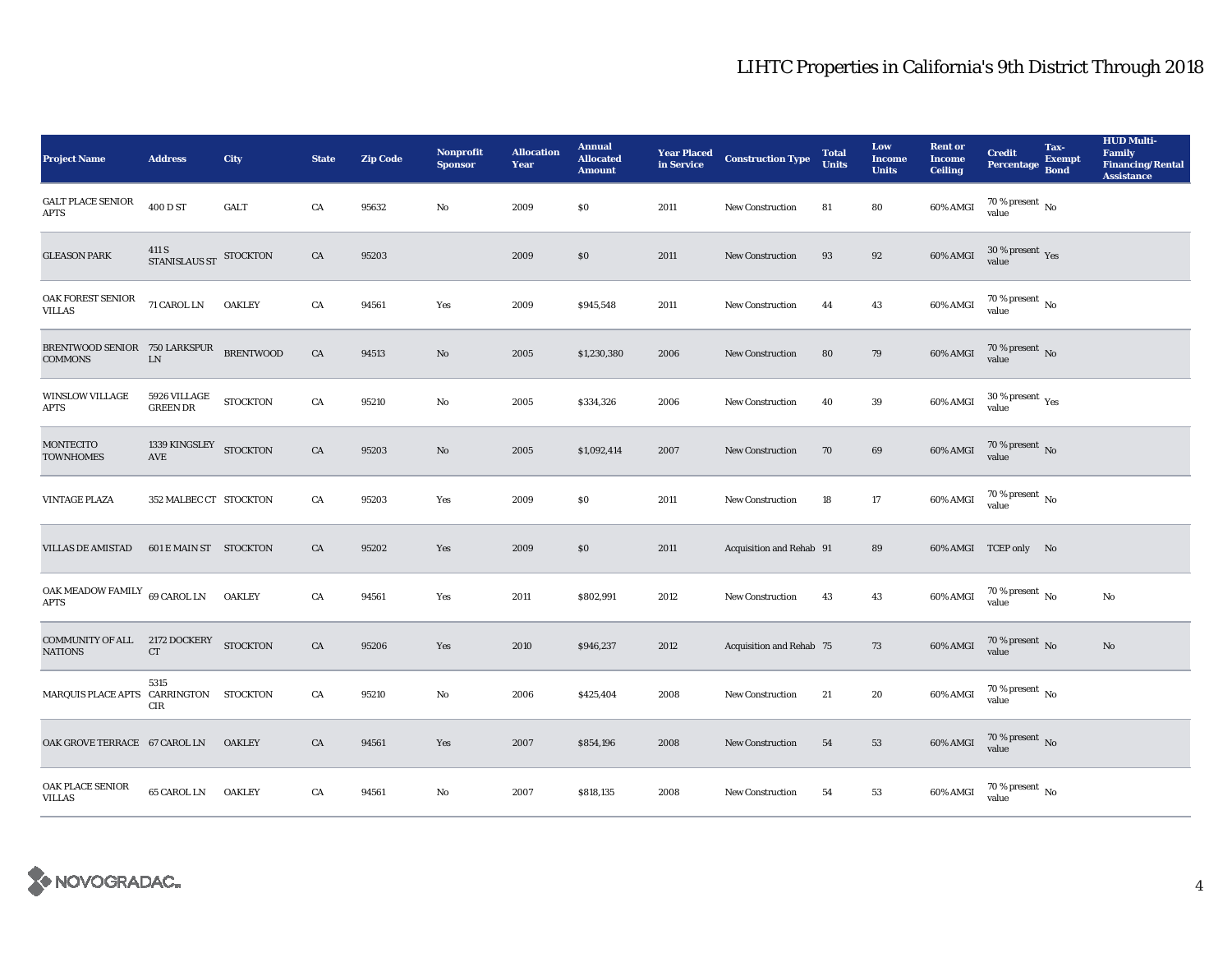| <b>Project Name</b>                                           | <b>Address</b>                       | City             | <b>State</b> | <b>Zip Code</b> | <b>Nonprofit</b><br><b>Sponsor</b> | <b>Allocation</b><br>Year | <b>Annual</b><br><b>Allocated</b><br><b>Amount</b> | <b>Year Placed</b><br>in Service | <b>Construction Type</b>  | <b>Total</b><br><b>Units</b> | Low<br><b>Income</b><br><b>Units</b> | <b>Rent</b> or<br><b>Income</b><br><b>Ceiling</b> | <b>Credit</b><br><b>Percentage</b>          | Tax-<br><b>Exempt</b><br><b>Bond</b> | <b>HUD Multi-</b><br>Family<br><b>Financing/Rental</b><br><b>Assistance</b> |
|---------------------------------------------------------------|--------------------------------------|------------------|--------------|-----------------|------------------------------------|---------------------------|----------------------------------------------------|----------------------------------|---------------------------|------------------------------|--------------------------------------|---------------------------------------------------|---------------------------------------------|--------------------------------------|-----------------------------------------------------------------------------|
| <b>OAKLEY APTS</b>                                            | 53 CAROL LN                          | <b>OAKLEY</b>    | CA           | 94561           |                                    | 2006                      | \$1,817,782                                        | 2008                             | <b>New Construction</b>   | 208                          | 205                                  | 60% AMGI                                          | 30 % present $\gamma_{\rm e s}$<br>value    |                                      |                                                                             |
| VILLA AMADOR APTS                                             | <b>2101 SAND</b><br><b>CREEK RD</b>  | <b>BRENTWOOD</b> | CA           | 94513           |                                    | 2005                      | \$1,427,485                                        | 2008                             | New Construction          | 96                           | 94                                   | 60% AMGI                                          | $30$ % present $\,$ $\rm Yes$<br>value      |                                      |                                                                             |
| DIAMOND COVE APTS 5506 TAM O<br>$\rm II$                      | <b>SHANTER DR</b>                    | <b>STOCKTON</b>  | ${\rm CA}$   | 95210           | Yes                                | 2003                      | \$654,526                                          | 2004                             | Acquisition and Rehab 40  |                              | $39\,$                               | 60% AMGI                                          | $70$ % present $\,$ No value                |                                      |                                                                             |
| THE GROVE AT<br><b>SUNSET COURT</b>                           | 55<br><b>HAVENWOOD</b><br>DR         | <b>BRENTWOOD</b> | CA           | 94513           | Yes                                | 2011                      | \$879,508                                          | 2013                             | New Construction          | 54                           | 53                                   | 60% AMGI                                          | 70 % present $\,$ No $\,$<br>value          |                                      | $\rm No$                                                                    |
| <b>CASA DE ESPERANZA</b>                                      | 2260 S<br>NETHERTON<br>AVE           | <b>STOCKTON</b>  | CA           | 95205           | Yes                                | 2012                      | \$1,150,098                                        | 2014                             | New Construction          | 70                           | 68                                   | 60% AMGI                                          | $70$ % present $_{\rm{No}}$                 |                                      | $\rm No$                                                                    |
| VALLE DEL SOL<br><b>TOWNHOMES</b>                             | 4701<br>FARMINGTON STOCKTON<br>RD    |                  | CA           | 95215           | No                                 | 2003                      | \$955,105                                          | 2005                             | <b>New Construction</b>   | 76                           | 74                                   | 60% AMGI                                          | $70$ % present $\,$ No $\,$<br>value        |                                      |                                                                             |
| OAK RIDGE FAMILY<br><b>APTS</b>                               | 73 CAROL LN                          | <b>OAKLEY</b>    | CA           | 94561           | Yes                                | 2013                      | \$209,112                                          | 2014                             | <b>New Construction</b>   | 30                           | 29                                   | 60% AMGI                                          | 30 % present $\,$ $\rm Yes$<br>value        |                                      | No                                                                          |
| <b>CHATEAU DE LYON</b><br>(AKA BRADFORD<br><b>APARTMENTS)</b> | 1020<br><b>ROSEMARIE</b><br>LANE     | <b>STOCKTON</b>  | CA           | 95207           | Yes                                | 2013                      | \$697,799                                          | 2015                             | Acquisition and Rehab 30  |                              | 29                                   | 60% AMGI                                          | $70$ % present $\,$ $_{\rm No}$<br>value    |                                      | No                                                                          |
| <b>WESTGATE</b><br><b>TOWNHOMES</b>                           | 6119 DANNY<br><b>DRIVE</b>           | <b>STOCKTON</b>  | CA           | 95210           | Yes                                | 2013                      | \$454,899                                          | 2015                             | Acquisition and Rehab 40  |                              | 39                                   | 60% AMGI                                          | $70\,\%$ present $\,$ No value              |                                      | $\rm No$                                                                    |
| FRANCO CENTER<br><b>APARTMENTS</b>                            | 144 MUN KWOK STOCKTON<br><b>LANE</b> |                  | CA           | 95202           | No                                 | 2015                      | \$1,022,372                                        | 2016                             | Acquisition and Rehab 112 |                              | 111                                  | 60% AMGI                                          | <b>Both 30%</b><br>and 70%<br>present value | No                                   | Yes                                                                         |
| <b>GOLDEN OAK MANOR</b>                                       | 5000 KELSEY<br><b>LANE</b>           | <b>OAKLEY</b>    | ${\rm CA}$   | 94561           | Yes                                | 2015                      | \$327,123                                          | 2016                             | Acquisition and Rehab 50  |                              | 49                                   | 60% AMGI                                          | $30\,\%$ present $\,$ $\rm Yes$<br>value    |                                      | No                                                                          |
| <b>SANTA FE</b><br><b>TOWNHOMES</b>                           | 639 WEST<br>WORTH STREET STOCKTON    |                  | CA           | 95206           | Yes                                | 2014                      | \$395,823                                          | 2016                             | Acquisition and Rehab 31  |                              | 30                                   | 60% AMGI                                          | $70$ % present $\,$ No $\,$<br>value        |                                      | No                                                                          |
| <b>CAL WEBER 40</b><br><b>APARTMENTS</b>                      | <b>512 E. WEBER</b><br><b>AVENUE</b> | <b>STOCKTON</b>  | ${\rm CA}$   | 95202           | No                                 | 2014                      | \$934,287                                          | 2016                             | <b>New Construction</b>   | 40                           | 39                                   | 60% AMGI                                          | 70 % present<br>value                       |                                      | Yes                                                                         |